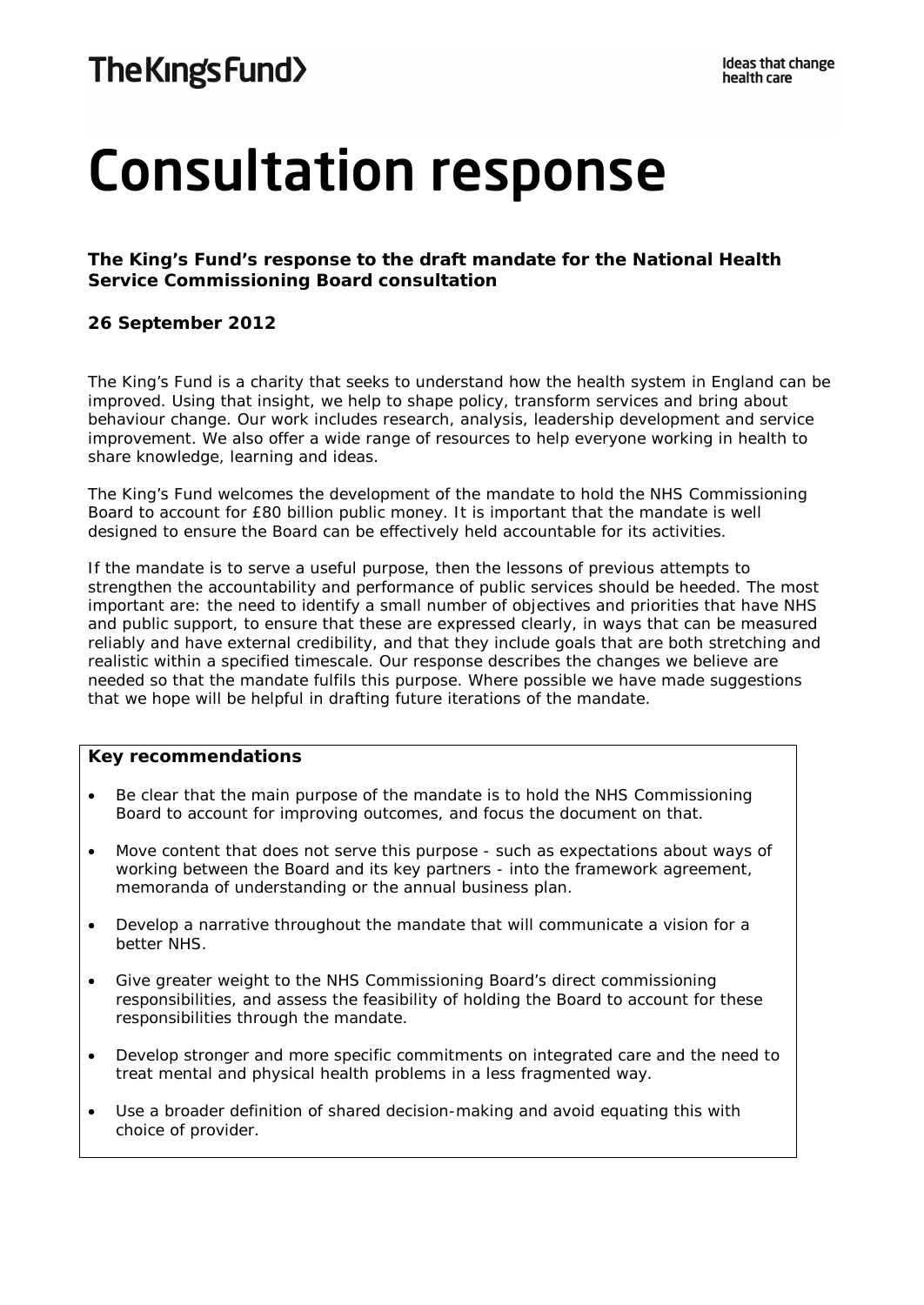• Focus on the population rather than patients, paying greater attention to the NHS's contribution to public health

## **Recommendations for objectives 1-5 (relating to the Outcomes Framework)**

- Simplify the methodology for setting levels of ambition, including by dropping the challenging task of trying to distinguish between NHS and non-NHS determinants.
- Drop the proposed use of QALYs (quality-adjusted life years) as a measure of aggregate performance and use simpler, more transparent and actionable performance measures.
- Set minimum levels of performance and more stretching levels of ambition for the overarching indicators in the Outcomes Framework.
- NICE (National Institute for Health and Clinical Excellence) and NHS Outcomes Framework Technical Advisory Group should continue to advise on the development of indicators, with the Advisory Group also having an advisory role in setting levels of ambition and assessing performance against them.

## **The purpose of the mandate**

The draft mandate is a formal accountability document that sets objectives for the National Health Service Commissioning Board its principal purpose is to ensure that the Board is held to account for its use of the budget allocated to it.

Other arm's length bodies or non-departmental public bodies across government are held to account by a sponsoring Department through framework agreements that set out roles and responsibilities and lines of accountability. The plan is that the Department of Health will have framework agreements with each of its arm's length bodies including the NHS Commissioning Board. The Board will also have to agree an annual business plan with the Department, but this is likely to focus on how the Board will operate and what it will do. The ambition of this government is that the Board should be held to account for the outcomes it delivers rather than for processes, and the particular function of the mandate – distinct from the framework agreement or annual business plan – is to define what these outcomes should be and how the Board will be held accountable for delivering them.

## **What we welcome in the draft mandate**

As the purpose of the mandate is to account for the outcomes the Board delivers, it makes sense that the draft is based substantially around the domains of the NHS Outcomes Framework. The NHS Outcomes Framework has been subject to extensive consultation and is now a widely accepted and understood framework for assessing future performance in the NHS. Moreover, other accountability mechanisms in development (eg, the Commissioning Outcomes Framework (COF)) are linked to this framework.

The inclusion of multi-year timeframes for measuring outcomes is positive, reflecting the longterm and multi-factorial nature of many outcomes.

We also welcome the prioritisation of integrated care and the desire to put mental health on a par with physical health. Fundamental change is needed in the model of care the NHS provides (Ham *et al* 2012). This will involve greater emphasis on integrated care in order to address the shifting burden of disease and the needs of people with multiple complex conditions, including mental health problems.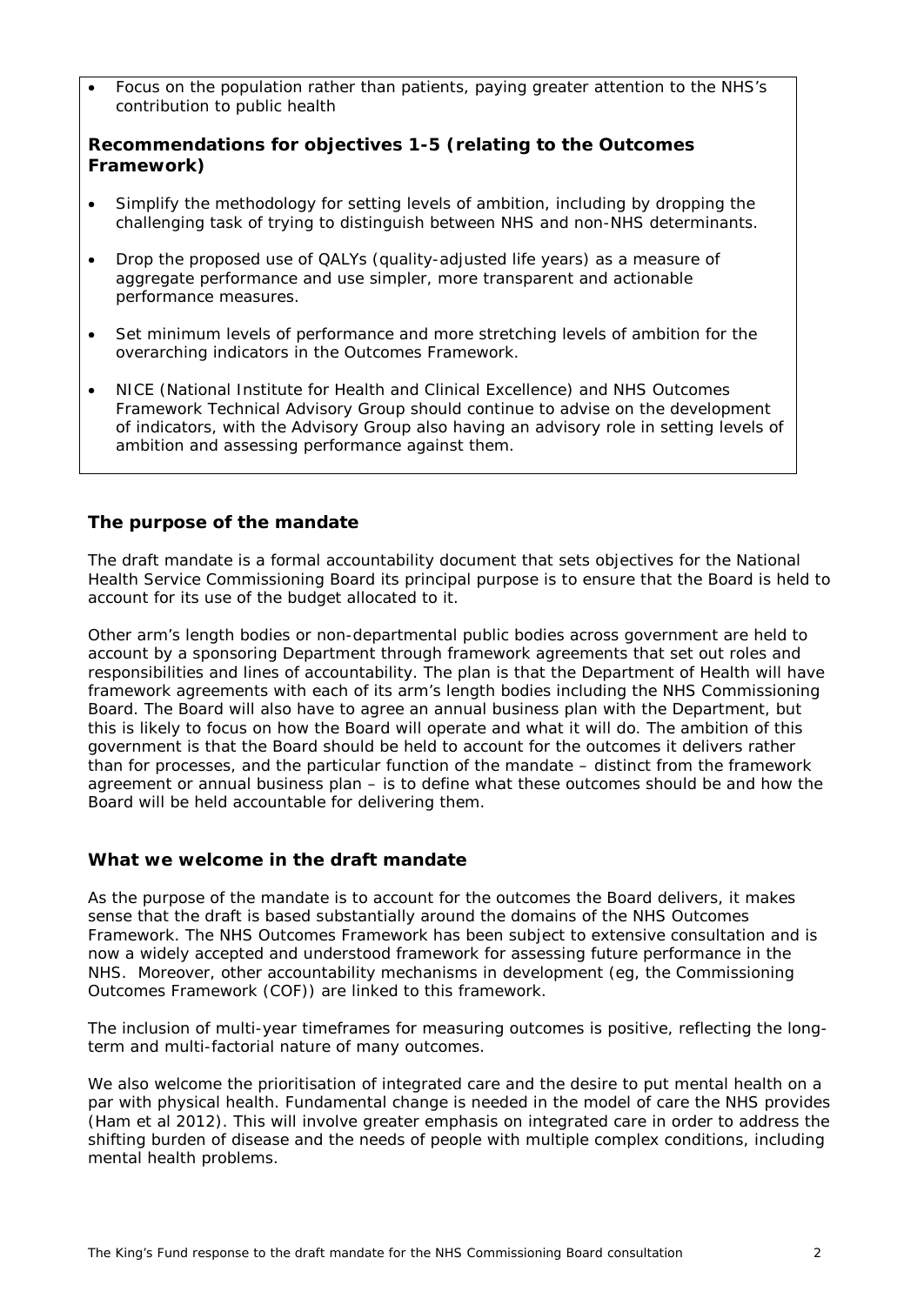In these and other respects the progress made so far is encouraging. However, the current draft of the mandate needs considerable development in order to be fit for its central purpose. Our response describes the changes we believe are needed. Where possible we have made suggestions that we hope will be helpful in drafting future iterations of the mandate. The response is structured in four sections:

- Improving the NHS Commissioning Board's accountability through the mandate
- Defining the scope of the mandate
- Addressing specific weaknesses
- Using appropriate methodology to set the levels of ambition

# **1: Improving the NHS Commissioning Board's accountability through the mandate**

Accountability typically refers to 'a relationship involving answerability, an obligation to report, to give an account of, actions and non-actions (Maybin *et al* 2011). Accountability requires there to be publicly available verifiable information to support the account and usually implies that there are consequences if the account holder is not satisfied that the account giver has fulfilled the objectives set or made effective use of the resources allocated (Maybin *et al* 2011).

If the mandate is to serve a useful purpose, then the lessons of previous attempts to strengthen the accountability and performance of public services should be heeded. The most important are: the need to identify a small number of objectives and priorities that have NHS and public support, to ensure that these are expressed clearly, in ways that can be measured reliably and have external credibility, and that they include goals that are both stretching and realistic within a specified timescale. The draft mandate as currently written does not meet these criteria.

First, there are too many wide-ranging objectives (22 in total). The absolute number is not a problem in itself but some of them are not specific enough (eg, Objective 22 'delivery of efficiency savings in a sustainable manner'), others overlap with those in the Board's statutory duties (Objective 10 'uphold…the rights and pledges for patients in the NHS Constitution'), and others would be more suited within the framework agreement and business plan as they are related to activities rather than performance (eg, Objectives 18 and 19 set out its responsibility to establish clinical commissioning groups and (with Monitor) set tariffs for NHS services). The Department needs to be clear what the key priorities are in relation to improving health, the outcomes of care that the population can expect, the experience of patients and reducing the incidence of harm, and reflect these in the objectives used.

Second, not all of the objectives appear to be measurable. Take for example objective 9 'develop a collaborative programme of action to achieve the ambition that mental health should be on a par with physical health'. Mental health should indeed be a priority for the Board, but this and other objectives will need further development if they are to create powerful drivers for the changes that are needed (see Section 3).

Third, some of the measures are very complex and will be opaque to both technical and nontechnical audiences. Objectives 1-5 are set as summary, quantitative measures of the improvements to be made across each of the five domains of the Outcomes Framework. These summary measures are to be derived on the basis of the 60 indicators in the NHS outcomes framework (Department of Health 2011). However, the complex methodology for deriving these summary measures (described in technical annexes running to more than 650 pages) raises both conceptual and measurement issues (see Section 4).

Fourth, assessment of the Board's performance over time could be jeopardised by extensive annual revisions. The mandate, including the multi-year levels of ambition and the underpinning assumptions, will be revised annually. There is a risk that the levels of ambition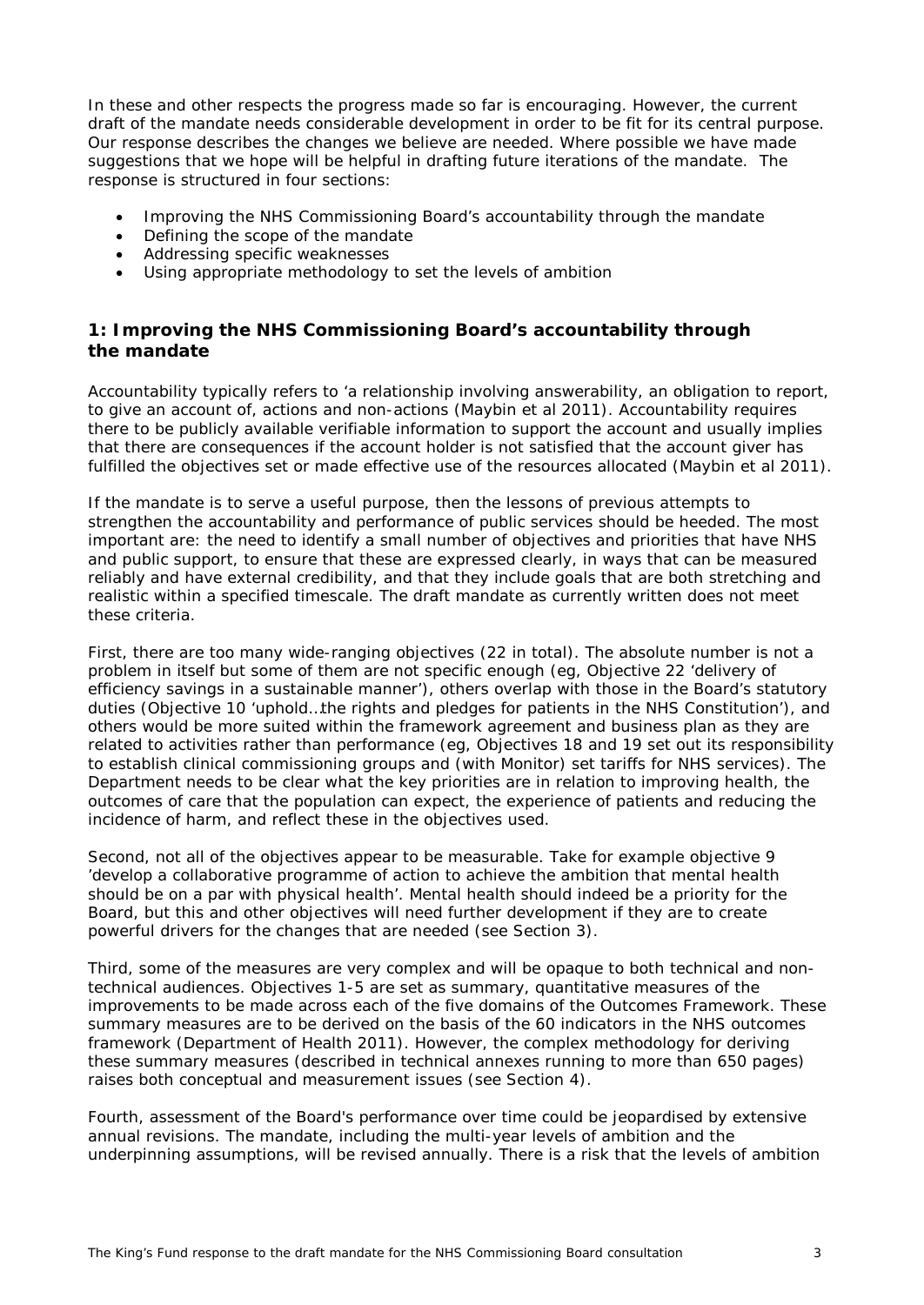could be set too low for political reasons. If the levels of ambition are revised up or down by government, this will further politicise the process. It is conceivable that the levels will not be stretching for fear that the NHS will be seen to be failing. Frequent revisions could cause uncertainty and confusion in the NHS and, in the public arena, could look like retrospective adjustments to accommodate under-performance.

To avoid accusations that changes in levels of ambition are motivated by political expediency, we suggest that a committee of independent experts (NHS Outcomes Framework Technical Advisory Group) is tasked by the Department to recommend whether the levels of ambition are appropriately stretching, oversee annual progress on Outcome Framework indicators in the mandate, and advise the Secretary of State on whether or not performance goals are being met, and whether some goals need upward or downward revision.

Fifth, it is not clear how failure will be judged and what the consequences will be. The Board is legally obliged to 'seek to' meet the objectives set out in the mandate. How will performance expectations be set and assessed on the non-quantifiable elements of the mandate? Will a failure on some objectives be judged more critically than others? Will the Secretary of State formally warn the Board? What justifications and explanations for poor performance will be tolerated? Given the lack of measurability of many objectives, will any perceived performance issues actually stick? A fuller account of the process and approach to accountability needs to be set out alongside the mandate. It needs to explain how the Board will be held to account and what the consequences are for poor performance.

Sixth, in taking a transactional rather than transformative tone, the mandate fails to convey any sense of how patient and public experiences of health and care will be improved as a result of achieving the objectives set out. The mandate needs to set out what is important, and specify the areas where there is greatest room for improvement. This will support the Board to focus its efforts in order to achieve clear and stretching goals.

## **Key recommendations**

- Be clear that the main purpose of the mandate is to hold the NHS Commissioning Board to account for improving outcomes, and focus the document on that.
- Develop a narrative throughout the mandate which will communicate a vision for a better NHS.
- NICE and NHS Outcomes Framework Technical Advisory Groupshould continue to advise on the development of indicators, with the Advisory Group also having an advisory role in setting levels of ambition and assessing performance against them.

## **2: Defining the scope of the mandate**

Despite its name, the Board will be much more than a commissioning board. Aside from the core business of commissioning, it will be hosting clinical networks and senates, setting information standards and performing a wide range of other functions. However, the scope of the mandate should not be used to hold the Board accountable for the full range of its responsibilities. Expectations for non-core functions should be set out in the Board's framework agreement, the business plan or specific funding agreements with the Department.

The mandate contains a number of objectives which the Board will only be able to achieve by working collaboratively with other parts of the system. To some extent this is appropriate, and reflects the distributed nature of leadership in the reformed health system. However, the mandate should not describe specific ways in which the Board needs to work with other bodies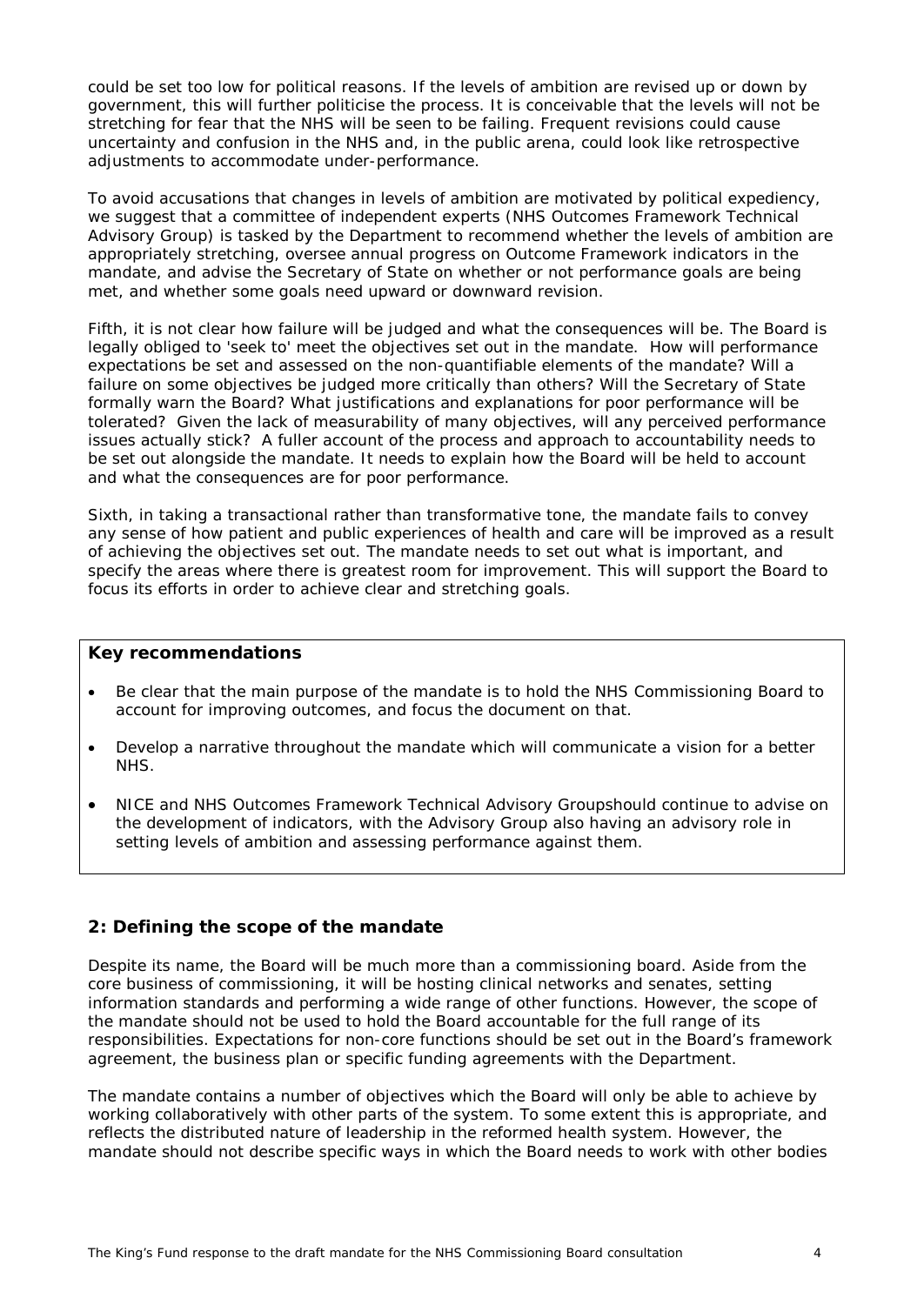to discharge its functions. These expectations about ways of working should appear in both organisations' framework agreements and bilateral memoranda of understanding rather than being included in the mandate. For example, objective 14 (Improve the quality and availability of information about NHS services, with the goal of having comprehensive, transparent, and integrated information and IT, to drive improved care and better healthcare outcomes) would sit better in framework agreements and/or memoranda of understanding for the Information Centre and Board than in the mandate.

Since the Board will only be able to deliver on the expectations described in the mandate through its relationship with clinical commissioning groups, it is important that there is a good 'fit' between the mandate and commissioning outcomes framework (COF). Many of the proposed COF indicators should contribute to improvements in the NHS Outcomes Framework indicators, but for some indicators there is no a direct relationship between the two. It is, for example, possible that good clinical commissioning group performance on COF clinical indicators pertaining to long-term conditions like diabetes and stroke are not reflected in improved performance on the indicators used in the NHS outcomes framework and mandate. Further work will be needed to ensure alignment between these two levels of accountability and how they are measured.

It is ironic that the outcomes most directly under the control of the Board – those relating to primary care and highly specialised services commissioned directly by the Board – receive minimal coverage in the mandate. Performance in some of these areas will be picked up through the NHS Outcomes Framework, but the focus on these is limited. Under current proposals the accountability arrangements for the performance of services commissioned directly by the Board will be weaker and less specific than those commissioned by clinical commissioning groups. The Department should consider how it can use the mandate to hold the Board to account for its direct commissioning responsibilities more robustly, including in terms of outcomes.

## **Key recommendations**

- Move content that does not serve the purpose of holding the Board to account for improving outcomes – such as expectations about ways of working between the Board and its key partners – into the framework agreement, memoranda of understanding or the annual business plan.
- Make sure there is a good 'fit' between the mandate and COF.
- Give greater weight to the Board's direct commissioning responsibilities, and assess the feasibility of holding the Board to account for these responsibilities through the mandate.

## **3: Addressing specific weaknesses**

#### *Integrated care*

We strongly commend the inclusion of an objective relating to integration in the mandate. However, if the development of integrated care is to become a 'must do' for the NHS – as our work suggests it should – then the mandate will need to set requirements for the Board that are stronger and more specific than those included in the current draft.

We have previously argued that the best way to understand integrated care is from the perspective of patients and carers (Goodwin *et al* 2012), and the commitment to develop a patient-reported measure for future inclusion in Domain 5 of the NHS Outcomes Framework is welcome. While this measure is under development there is still a need to account for progress towards the delivery of integrated care.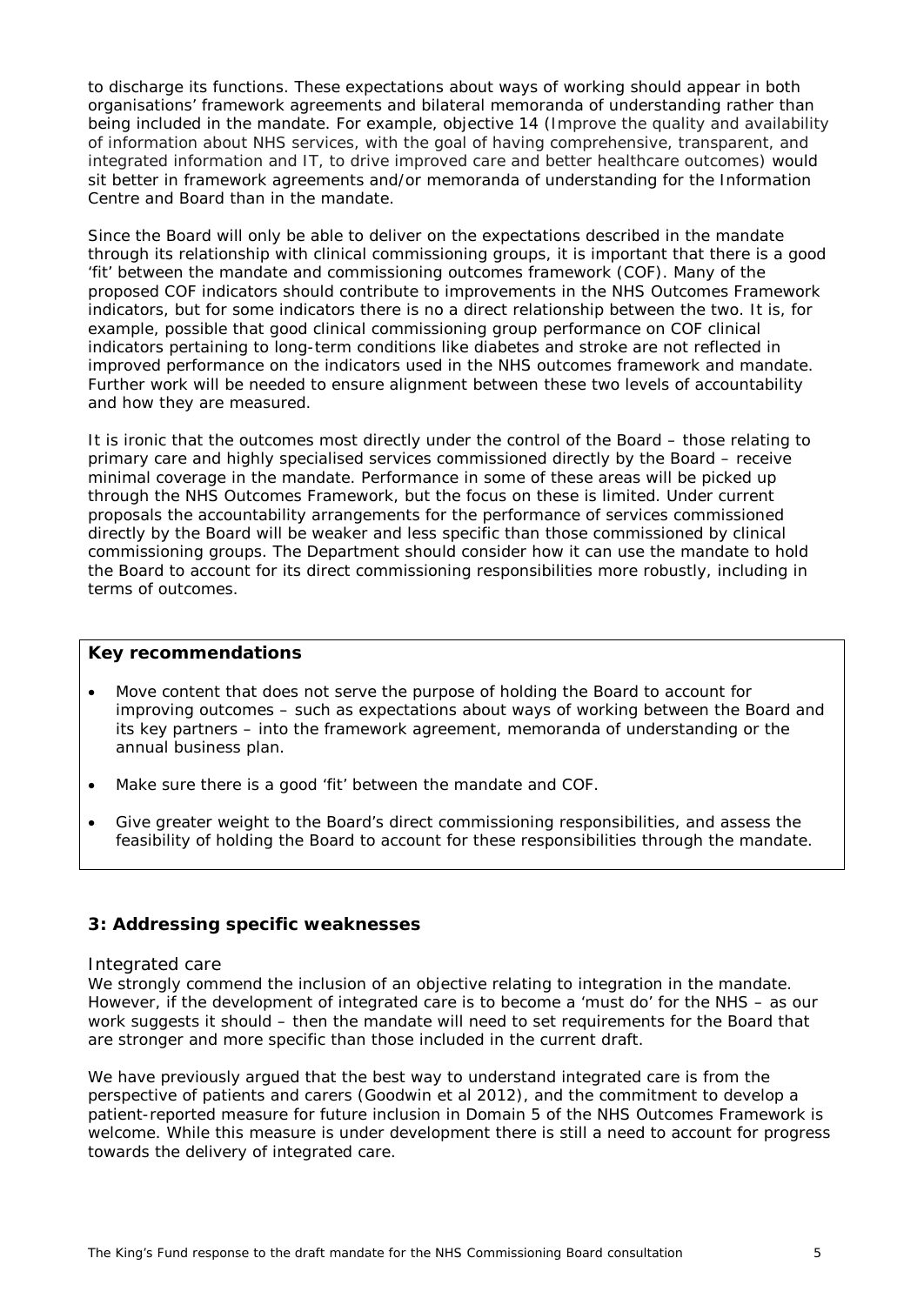The Board will need to play a critical role in supporting the development of integrated care through its direct commissioning functions, and the mandate should reflect this more fully. In particular, that its commissioning of general practice ensures that primary care can provide better co-ordinated care for patients with multi-morbidity, frail older people and those with complex needs (Goodwin *et al* 2012).

Finally, a key barrier to the development of integrated care is a lack of clarity among local commissioners regarding what is and what is not permitted under competition rules. The Board will need to ensure that clinical commissioning groups understand how these rules should be interpreted and ensure they do not inhibit integrated care. This expectation should be spelt out, if not in the mandate perhaps more appropriately in its framework agreement with Monitor.

## *Mental health*

We also strongly commend the emphasis placed on mental health in the mandate and agree that this should be a priority for the Board. In particular, we support the inclusion of a specific objective relating to strengthening mental health care, given the scale of improvements needed in this area.

There is much the Board can do to drive quality improvement in mental health, and the mandate outlines some of the main challenges. However, the biggest challenge is not just to place mental health 'on a par' with physical health in the sense of attaining some form of equivalence, but to integrate mental health care more closely with other services. The opportunities to do so are considerable and include the possibility of reducing the £8 billion or more currently spent annually on long-term physical conditions as a result of poor mental health (Naylor *et al* 2012).

The expansion of IAPT (Improving Access to Psychological Therapies) services to include people with co-morbid long-term conditions should help with this, but will not be sufficient by itself. The proportion of people with long-term conditions who receive psychological support as a component of the package of support for their physical condition should be measured, and included in the Outcomes Framework measures for Domain 3.

The physical health of those with mental health problems should also be measured. The QOF now includes indicators relating to physical health checks for people with serious mental illness, with similar measures expected for dementia and depression. These could be candidates for inclusion in future iterations of the NHS Outcomes Framework and mandate.

A related and important issue is 'dual diagnosis'. Between a quarter and a half of people with severe mental health problems also use substances in a way that is problematic and can impede recovery from illness (Graham *et al* 2001; Weaver *et al* 2003). Under the new outcomes frameworks, substance misuse is a responsibility for the public health system but not the NHS. This risks further fragmenting the way that substance misuse and mental health problems are dealt with, and highlights the need to develop more cross-linkages between the different outcomes framework.

#### *Shared decision-making*

The conceptualisation of shared decision-making currently used in the mandate is flawed. Objective 12 and the measures supporting it are framed largely in terms of choice of provider and the use of personal health budgets. This is a highly skewed and limited interpretation of the opportunities that genuine shared decision-making presents.

We have previously defined shared decision-making as 'a process in which clinicians and patients work together to select tests, treatments, management or support packages, based on clinical evidence and the patient's informed preferences', supported by a range of tools and techniques including decision aids, risk communication and information-sharing (Coulter and Collins 2011). Decisions regarding all aspects of a patients care – not simply which provider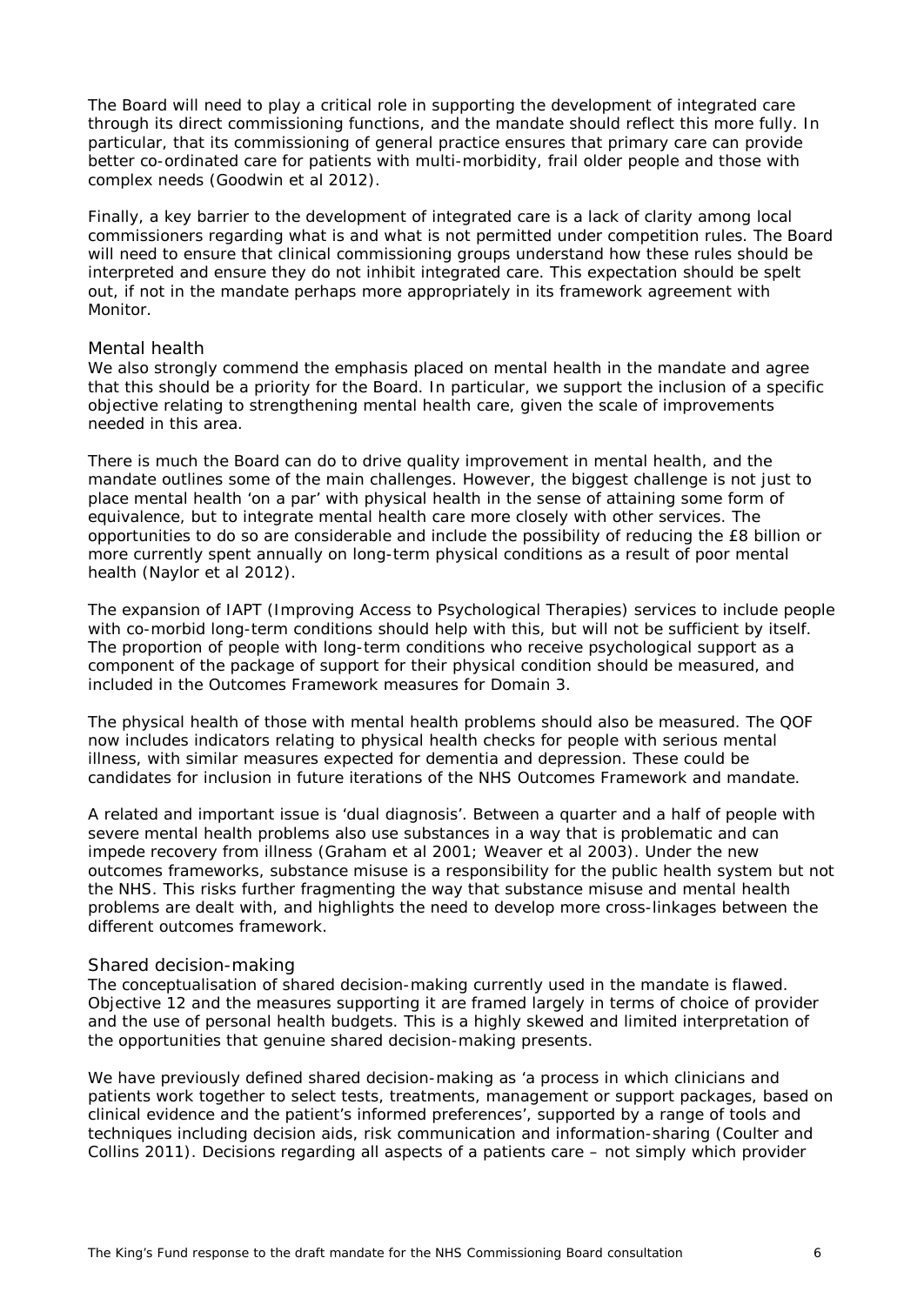they attend – should be made in this way wherever possible. This would require significant cultural as well as procedural change.

To reflect this, objective 12 and the measures supporting it need to be reframed to give greater emphasis to the Board's role in monitoring the quality of shared decision-making within the services it commissions, building the kinds of consultation techniques and communication skills required to make shared decision-making a reality, and expanding the use of relevant decision-support tools. Ideally, a patient-reported measure of shared decision-making should be included in the Outcomes Framework and the mandate. This could be done in a number of ways, including by systematically measuring and reporting the proportion of 'preference misdiagnoses' made by professionals (Mulley *et al* 2012).

On the roll-out of any qualified provider markets, the Secretary of State has previously explained to GP leaders that 'the breadth and scope of competition in the NHS is something that you will determine, in the interests of your patients' (Lansley 2012). We would support this indication that clinical commissioning groups themselves are best placed to decide how and when to commission on an any qualified provider basis. Inclusion of specific expectations regarding the expansion of any qualified provider within the mandate runs counter to the principle of liberating the NHS from excessive top-down control. At the national level, Monitor as the economic regulator already has formal responsibility for overseeing the application of competition. The mandate (or the accompanying framework agreement) should simply state that the Board is responsible for producing guidance to help local commissioners make these decisions themselves.

## *Public health*

The mandate focuses on patients rather than populations and takes a narrow view of the NHS's role in preventing illness and promoting public health. Insufficient recognition is given to the significant role the NHS can play in addressing the broader determinants of health, with the mandate being formulated in terms of patients rather than populations. The document lacks a systematic consideration of the interdependencies between the NHS and public health system.

The lack of ambition in this area is evident in a number of ways, for example:

- Objective 7 relates to providing 'an assessment of progress in narrowing inequalities for all domains of the NHS Outcomes Framework, and work towards a greater understanding of effective interventions to narrow health inequalities'. The first part of this objective needs to be much more ambitious if the policy momentum on reducing inequalities of the last decade is not to be lost. The second part is unnecessary since there is plenty of evidence about interventions to reduce health inequalities that the NHS can act on now.
- Objective 8 requires 'continuous improvement in reducing inequalities in life expectancy at birth… through greater improvement in more disadvantaged communities'. This is ambiguous, and could be interpreted to mean that widening inequalities are acceptable so long as the pace of widening slows.
- Other than this global indicator, there is little detail on how inequalities will be measured and progress on reducing them assessed.

Objective 11 requires the Board to demonstrate evidence of working in partnership with Public Health England and others, but there are no quantitative measures to accompany it. Following from our argument set out above, we recommend that the intention to measure partnership working be set out in the Memorandum of Understanding between the Board and Public Health England.

The Department also needs to revisit the opportunities for including public health and social care outcomes and indicators within the mandate/ NHS Outcomes Framework. We also encourage the Department to progress with their (separate) plans to produce a public-facing narrative that explains the alignment between the three outcomes frameworks.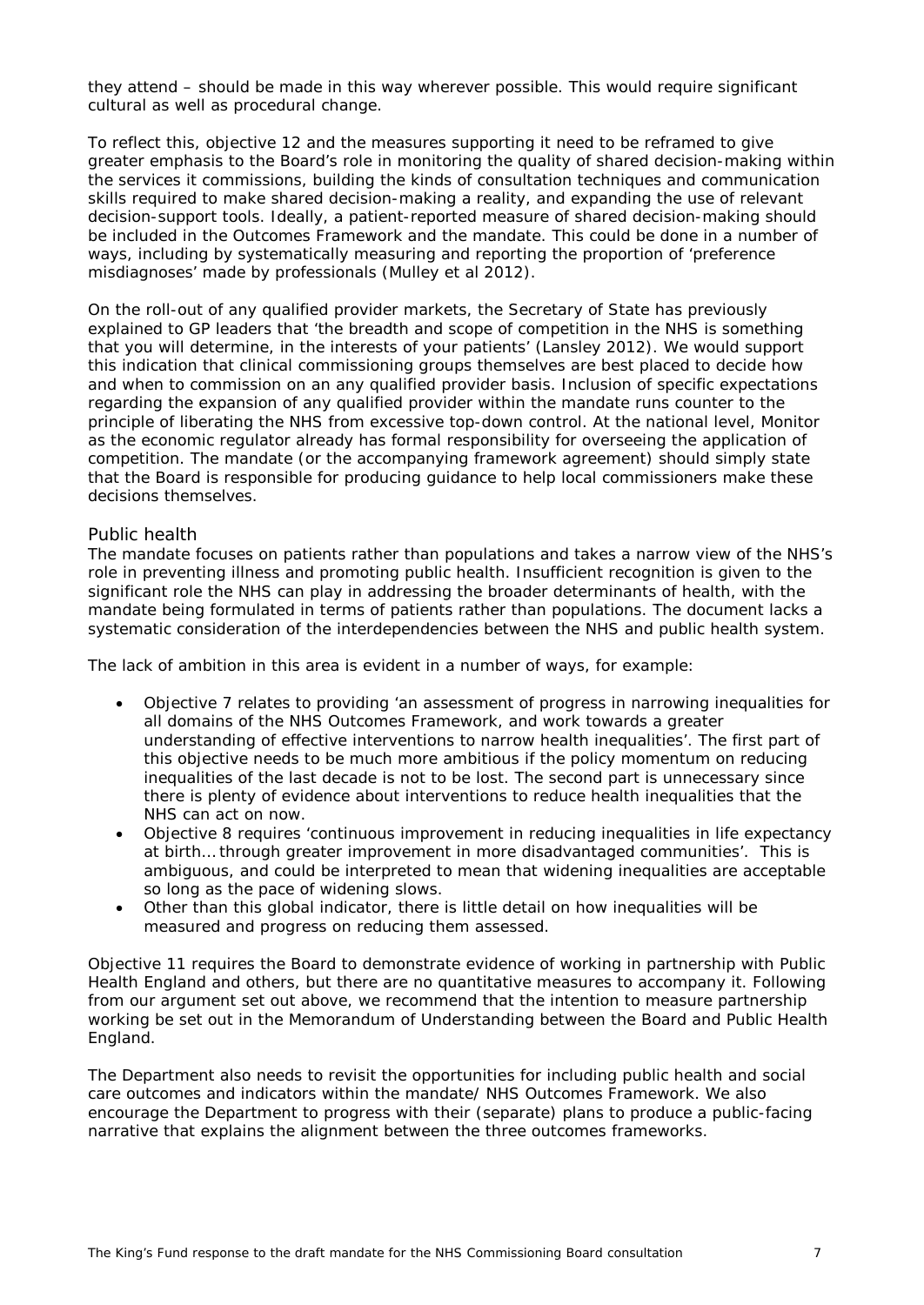#### **Key recommendations**

- Develop stronger and more specific commitments on integrated care and the need to treat mental and physical health problems in a less fragmented way.
- Take a broader definition of shared decision-making and emphasise the Board's responsibility to take a strategic lead on ensuring shared decision- making is widely practised among professionals and patients.
- Focus on the population rather than patients, paying greater attention to the NHS's contribution to public health.

## **4: Using appropriate methodology to set the levels of ambition for objectives 1-5**

The basics of the methodology and underlying assumptions were published alongside the mandate rather than included in the main consultation document. The technical annexes describing the methodology run to almost 700 pages.

The methodology is complex, lacking in transparency, open to challenge, and susceptible to error. Modelling and other statistical techniques have their place, but are not a substitute for pragmatism and cannot provide answers where none or few exist. The Department needs to ensure the methodology can withstand detailed scrutiny, including from an international audience, and challenge from the NHS.

The methodology for creating levels of ambition requires several assumptions to be made for each of the 60 indicators, and in their conversion and aggregation to a common currency.

Assumptions will need to be made about what is and isn't an NHS determinant of the indicator trends. Even if it is possible to fully dissemble and define NHS vs non-NHS determinants for each indicator, is it possible to reliably measure their impacts separately in ways that carry credibility with the NHS? If performance departs from the projections, will it be possible to distinguish whether this is due to NHS under/over performance or extraneous determinants? Domains 1 and 2 in particular raise significant issues re distinguishing between NHS and non-NHS determinants and trends in them.

The methodology also entails other assumptions, for example about incremental improvement possible within existing resources through eg, uptake of best practice, reduced variations, improved effectiveness etc. But these are not constants. For example, evidence that financial constraints are leading to restrictions on cataract surgery could have progressively negative effects on QALYs for people needing surgery.

Converting different indicators into a common currency will require even further assumptions. Technically, this is not in itself a problem for Domain 1, as reductions in mortality rates for different conditions and/or ages are readily convertible into years of life. Domain 4 is also not problematic, as it will be derived directly from the patient and staff survey data. But the currency for Domains 2, 3 and 5 is QALYs and converting the hugely different indicators into QALYs entails many assumptions in areas where evidence is often weak or not available and, for many on the frontline, QALYs are not transparent or actionable. Most challenging of all are the patient safety indicators in Domain 5. The fragility of much safety data and the scale of assumptions made stretches credulity and virtually guarantees that goals for 'reducing QALYs lost to NHS patients through avoidable harm by X% by 2015' will need revision within the first year or two and make a mockery of the projected levels of ambition over 10 years.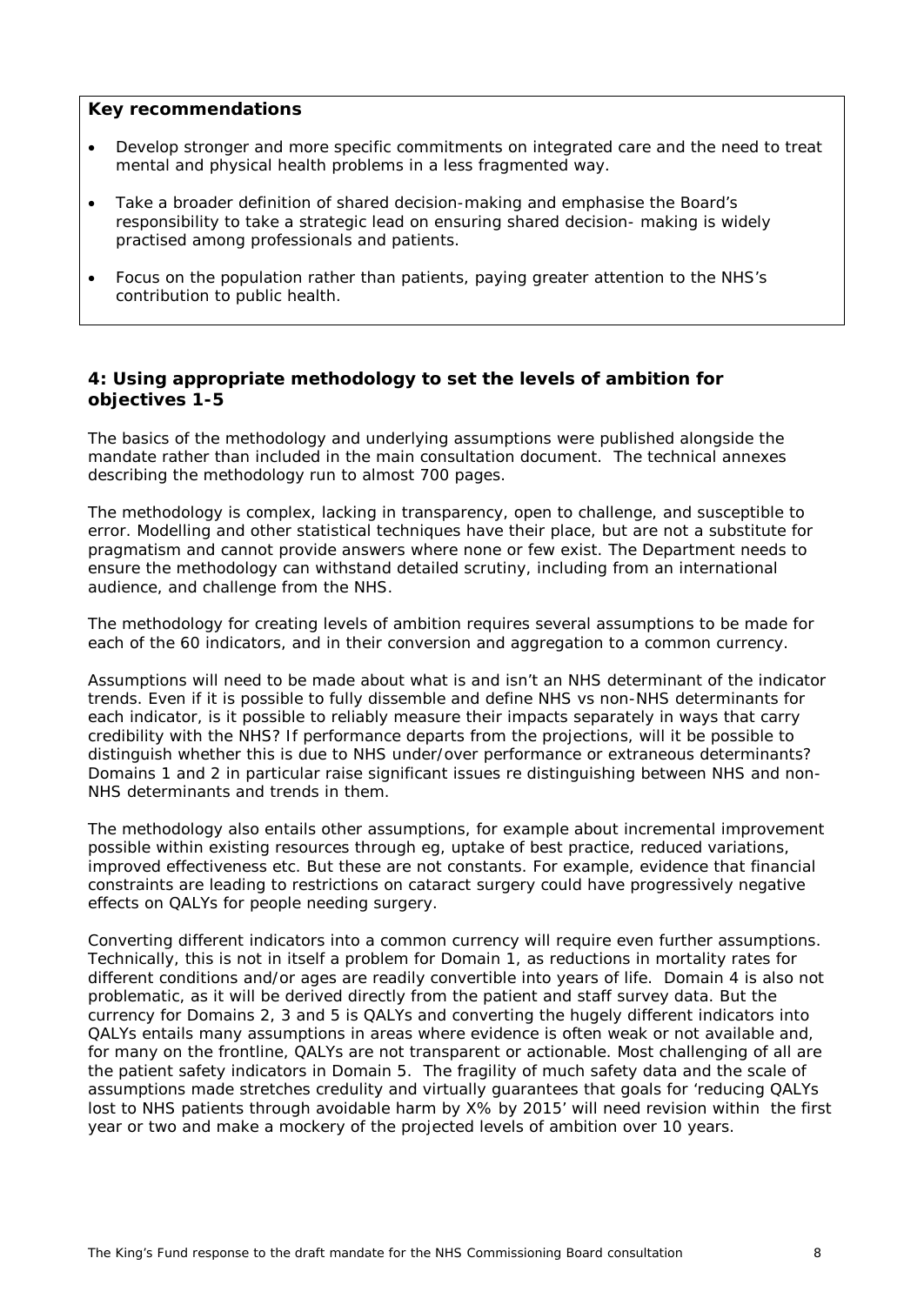A more transparent approach could be to set minimum levels of performance *and* stretching levels of ambition for each of the overarching indicators in the Outcomes Framework. Setting fixed minimum levels of performance and more stretching levels of indicators on the overarching indicators will support the Board to focus on what it has to deliver and within what parameters, and how it will be assessed on this.

Expected performance thresholds can be based on projections of current trends, as proposed, but without attempting some of the statistical estimations entailed in, for example, trying to distinguish between NHS and non-NHS determinants. In some cases, the performance goals may need to be defined arbitrarily, but this may be more defensible than statistical derivatives based on contested assumptions or weak evidence. The NHS and patients and the public are long-familiar with the reality of targets, and accept them as testing goals that public services must deliver on.

In summary, the methodology entails numerous, ambitious assumptions at several stages. Inaccuracies at any individual stage will multiply through successive stages, especially where data is based on surveys or is of poor or variable quality. QALYs are an abstract construct that will not be transparent, meaningful and actionable to many in the NHS.

#### **Key recommendations**

- Simplify the methodology for setting levels of ambition, including by dropping the challenging task of trying to distinguish between NHS and non-NHS determinants.
- Drop the proposed use of QALYs as a measure of aggregate performance and use simpler, more transparent and actionable performance measures.
- Set minimum levels of performance and more stretching levels of ambition for the overarching indicators in the Outcomes Framework.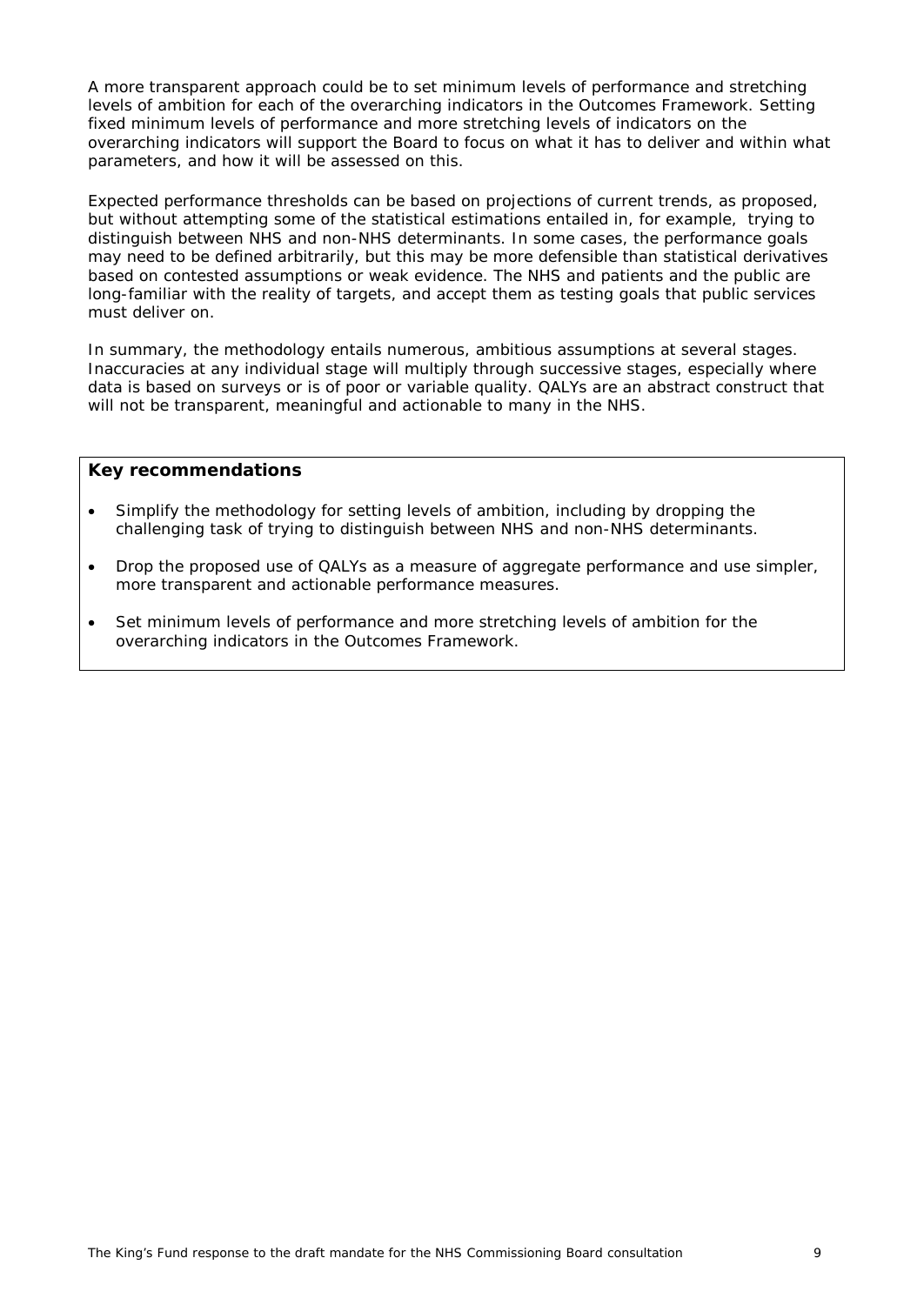## **References**

Coulter A, Collins A (2011). *Making Shared Decision-making a Reality: No decision about me, without me*. London: The King's Fund. Available at: [www.kingsfund.org.uk/publications/nhs\\_decisionmaking.html](http://www.kingsfund.org.uk/publications/nhs_decisionmaking.html) (accessed on 26 September 2012).

Department of Health (2012a). *Developing our NHS Care Objectives: a consultation on the draft mandate to the NHS Commissioning Board*. London: Department of Health.

Department of Health (2012b). *NHS Outcomes Framework: a technical annex about setting levels of ambition*. London: Department of Health.

Department of Health (2011). *NHS Outcomes Framework 2012-13*. London: Department of Health.

Dixon A, Ham C (2012). 'Setting objectives for the NHS Commissioning Board'. Editorial. *British Medical Journal* l, vol 345, e5893. Available at: www.bmj.com/content/345/bmj.e5893?ijkey=uzuOmhWAQApRNnk&keytype=ref (accessed on 26 September 2012).

Goodwin N, Smith J, Davies A, Perry C, Rosen R, Dixon A, Dixon J, Ham C (2012), *Integrated care for patients and populations: improving outcomes by working together. A report to the Department of Health and the NHS Future Forum* [online]*.* The King's Fund website. Available at: www.kingsfund.org.uk/publications/future\_forum\_report.html (accessed on 26 September 2012).

Graham H L, Maslin J, Copello, A, Birchwood M, Mueser K, McGovern D, Georgiou G |(2001). 'Drug and alcohol problems amongst individuals with severe mental health problems in an inner city area of the UK'. *Social Psychiatry and Psychiatric Epidemiology*, vol 36, no 9, pp 448– 55.

Ham C, Dixon A, Brooke B (2012). *Transforming the Delivery of Health and Social Care: he case for fundamental change*. London: The King's Fund. Available at: [www.kingsfund.org.uk/publications/case\\_for\\_change.html](http://www.kingsfund.org.uk/publications/case_for_change.html) (accessed on 26 September 2012).

Lansley A (2012). 'Ambition for clinically led NHS'. Letter to CCGs [online]. Department of Health website. Available at: [www.dh.gov.uk/prod\\_consum\\_dh/groups/dh\\_digitalassets/@dh/@en/documents/digitalasset/d](http://www.dh.gov.uk/prod_consum_dh/groups/dh_digitalassets/@dh/@en/documents/digitalasset/dh_133423.pdf) [h\\_133423.pdf](http://www.dh.gov.uk/prod_consum_dh/groups/dh_digitalassets/@dh/@en/documents/digitalasset/dh_133423.pdf) (accessed on 26 September 2012).

Maybin J, Addicott R, Dixon A, Storey J (2011). *Accountability in the NHS: Implications of the government's reform programme.* London: The King's Fund. Available at: [www.kingsfund.org.uk/publications/nhs\\_accountability.html](http://www.kingsfund.org.uk/publications/nhs_accountability.html) (accessed on 26 September 2012).

Mulley A, Trimble C, Elwyn G (2012). *Patient's Preferences Matter: Stop the silent diagnosis.* London: The King's Fund. Available at: [www.kingsfund.org.uk/publications/patients\\_preferences.html](http://www.kingsfund.org.uk/publications/patients_preferences.html) (accessed on 27 September 2012).

Naylor C, Parsonage M, McDaid D, Knapp M, Fossey M, Galea A (2012). *Long-term Conditions and Mental Health: The cost of co-morbidities*. London: The King's Fund. Available at: [www.kingsfund.org.uk/publications/mental\\_health\\_ltcs.html](http://www.kingsfund.org.uk/publications/mental_health_ltcs.html) (accessed on 27 September 2012).